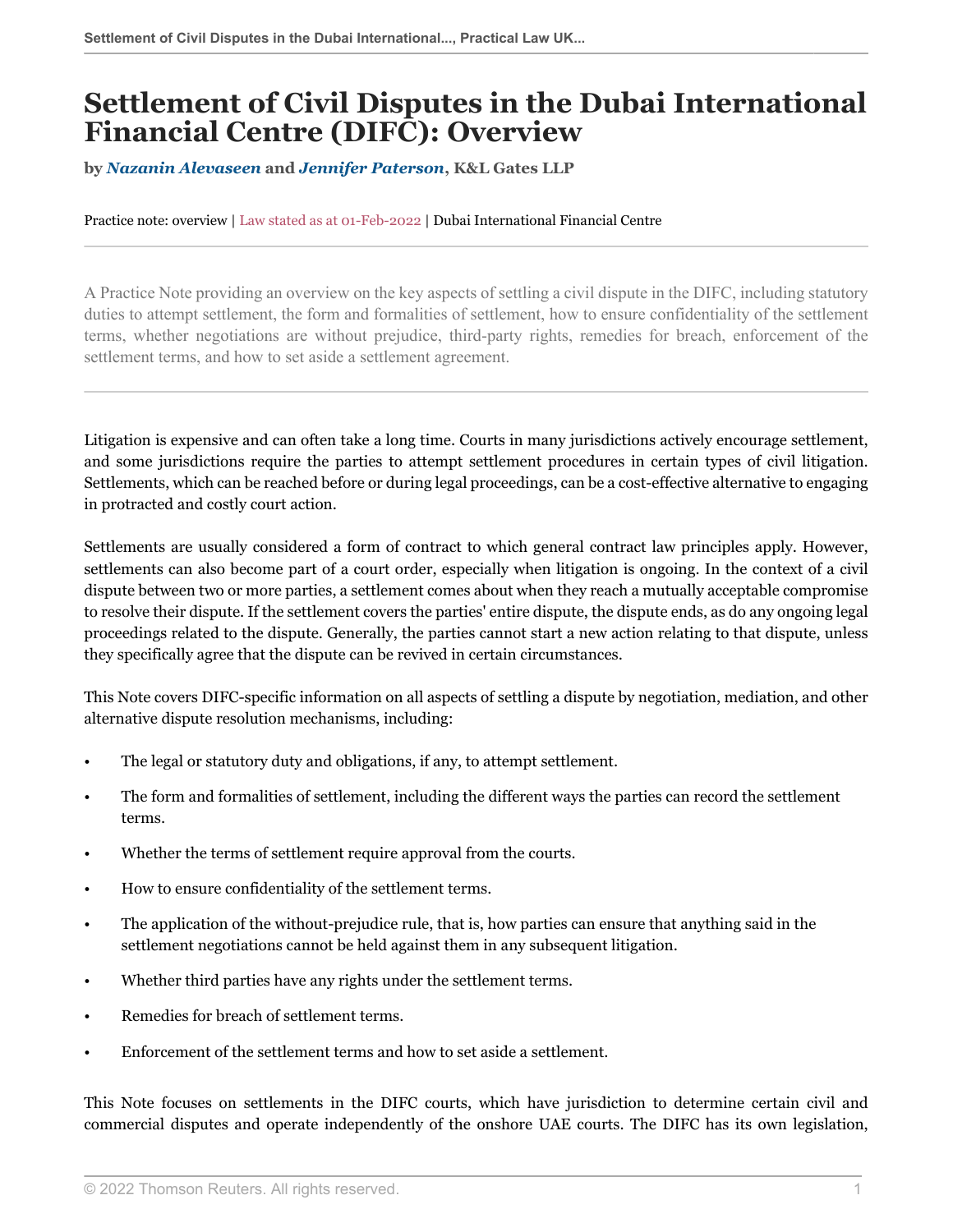largely modelled on English law (common law). The laws of England and Wales also apply by default in certain circumstances where an area of law is not covered by DIFC law. For information on settlement in the onshore UAE courts, see *[Practice Note, Settlement of Civil Disputes in the United Arab Emirates: Overview](http://uk.practicallaw.thomsonreuters.com/w-006-5990?originationContext=document&vr=3.0&rs=PLUK1.0&transitionType=DocumentItem&contextData=(sc.Default))*.

For information on settlement in a cross-border context, see *[Practice note, Settlements in cross-border disputes:](http://uk.practicallaw.thomsonreuters.com/w-005-0922?originationContext=document&vr=3.0&rs=PLUK1.0&transitionType=DocumentItem&contextData=(sc.Default)) [overview](http://uk.practicallaw.thomsonreuters.com/w-005-0922?originationContext=document&vr=3.0&rs=PLUK1.0&transitionType=DocumentItem&contextData=(sc.Default))*.

# <span id="page-1-1"></span>**Statutory Obligations to Attempt Settlement**

There is no provision in the Rules of the DIFC Courts 2014 (RDC 2014) requiring the parties to try to resolve their disputes before commencing proceedings. However, the DIFC courts actively encourage parties to settle their disputes, for example through mediation and conciliation. Under the RDC 2014, legal representatives in all cases should consider with their clients and the other parties concerned the possibility of attempting to resolve the dispute by alternative dispute resolution, and should ensure that their clients are fully informed as to the most cost-effective means of resolving their dispute.

To facilitate resolution of disputes early on in the proceedings, the parties must indicate on the case management form:

- Whether "some form of alternative dispute resolution procedure [might] assist to resolve or narrow the dispute or particular issues."
- Whether "an order for alternative dispute resolution" would be appropriate. If the parties agree that it would be helpful, an order will usually be made and the proceedings stayed pending the outcome.

The DIFC courts have discretion to order the unsuccessful party to pay the costs of the successful party. As a result, if the successful party refuses to participate in alternative dispute resolution, the DIFC courts can decide not to award such party any or all of its costs.

## <span id="page-1-0"></span>**Form of Settlement**

There are no requirements to use a particular form when settling proceedings pending before the DIFC courts.

Settlements are usually recorded in a formal written settlement agreement. There are no requirements as to form, provided the settlement is considered valid and binding under DIFC law. Under Article 14 of DIFC Law No. 6 of 2004 (DIFC Contract Law), a contract is concluded by the acceptance of an offer. It does not need to be concluded or evidenced in writing (*Article 9, DIFC Contract Law*). However, if "in the course of negotiations one of the parties insists that the contract is not concluded until there is agreement on specific matters or in a specific form, no contract is concluded before agreement is reached on those matters or in that form" (*Article 26, DIFC Contract Law*).

Once the parties have concluded the terms of settlement, the parties can enter into a consent order recording those terms. However, when the consent order is issued, it becomes a matter of public record. Therefore, the parties usually enter into a consent order which simply records, for example, that:

- They have reached an amicable resolution of all disputes between the parties.
- They have entered into a binding settlement agreement reflecting the terms of their settlement.
- They have agreed to withdraw all claims and requests for relief against each other.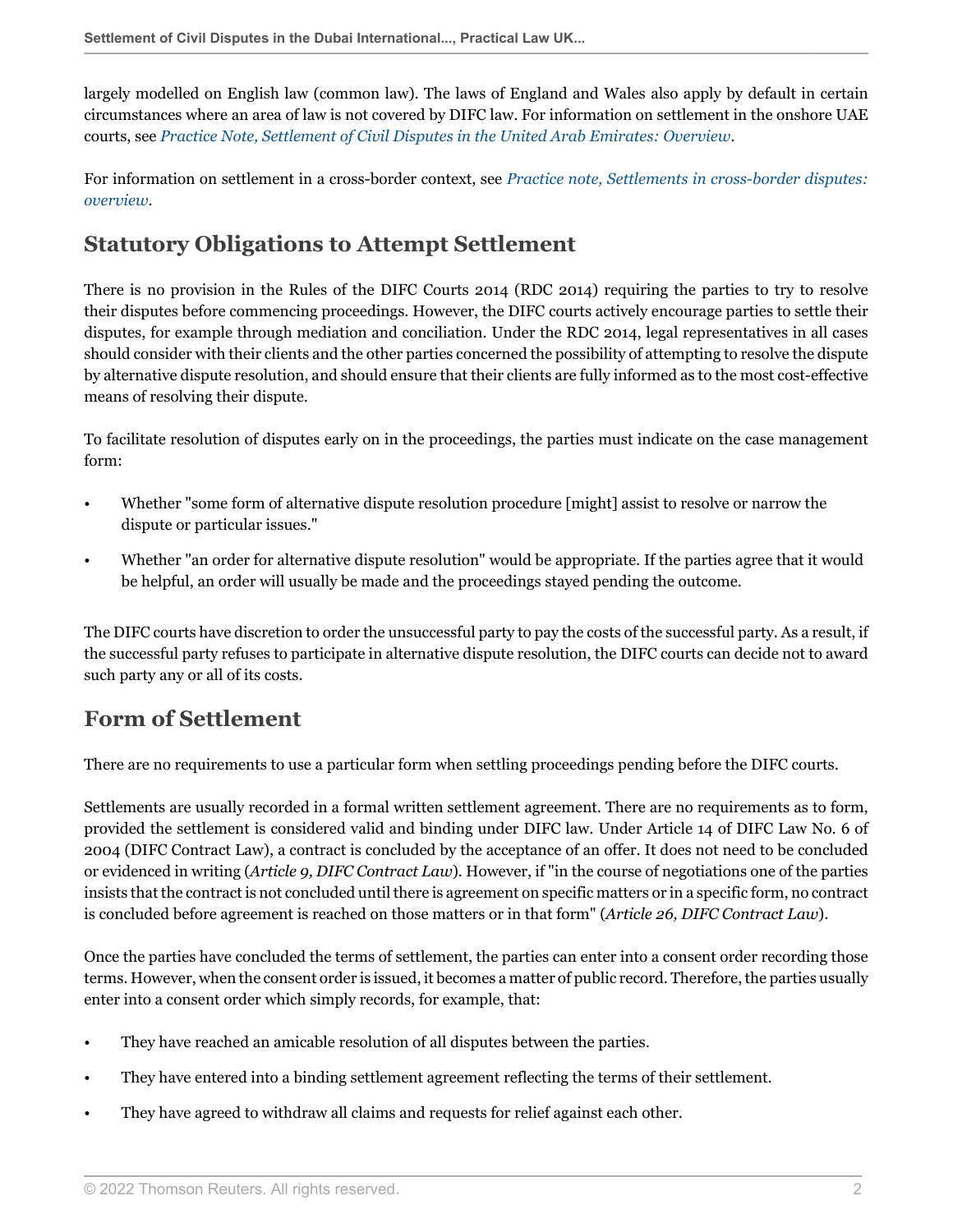The proceedings shall be finally discontinued.

Once the wording has been agreed by the parties and approved by the court, the DIFC courts will then issue the consent order and the proceedings will be discontinued.

#### **Formalities**

There are no formal requirements under DIFC law for executing a valid settlement, provided that the general requirements for entering into a binding agreement have been satisfied (see *[Form of Settlement](#page-1-0)*).

However, the parties may choose to execute their settlement agreement before a notary public. As the notary public will confirm the identity of the signatories and witness the signatures, there is less scope for one party to subsequently challenge the validity of the agreement. If the parties elect to execute a formal written settlement agreement, there is no restriction on the use of counterparts under DIFC law.

#### **Terms of Settlement Subject to Court Ratification**

The terms of settlement of a civil or commercial dispute do not require approval by the DIFC courts, and there is no requirement to file the settlement agreement with the court.

The parties will not usually disclose their written settlement agreement to the court. Instead, they will try to reach an agreement on the wording of a consent order that does not contain the detailed terms of the agreement (see *[Form](#page-1-0) [of Settlement](#page-1-0)*). Once issued, the consent order, but not the detailed terms of the settlement, will become a matter of public record. However, there is nothing preventing the parties from seeking a consent order recording the detailed terms of settlement.

# **Confidentiality**

Settlements are not automatically considered confidential under DIFC law. However, DIFC law expressly precludes the disclosure of information given by one party to the other during the course of negotiations expressly designated as confidential, whether or not a contract is subsequently concluded (*Article 29, DIFC Contract Law*). Again, the contracting parties are free to include within the terms of their settlement agreement express provisions regarding the confidentiality of any settlement.

Unless a specific order is made by the issuing court, court orders issued by the DIFC courts are not considered to be confidential.

A confidentiality clause similar to *[Standard Document, Settlement agreement \(civil litigation\): Cross-border:](http://uk.practicallaw.thomsonreuters.com/w-005-4067?originationContext=document&vr=3.0&rs=PLUK1.0&transitionType=DocumentItem&contextData=(sc.Default)#co_anchor_a587429) [clause 13](http://uk.practicallaw.thomsonreuters.com/w-005-4067?originationContext=document&vr=3.0&rs=PLUK1.0&transitionType=DocumentItem&contextData=(sc.Default)#co_anchor_a587429)* is suitable for use in settlement agreements governed by DIFC law.

## **Powers of the Parties to Compromise**

Under DIFC law, a person does not have legal capacity if they are less than 18 years old or mentally ill. As a result, these individuals cannot lawfully compromise their disputes.

The DIFC courts have jurisdiction over civil and commercial matters only, and do not have jurisdiction over other matters, such as criminal, family, or matrimonial matters. Parties cannot agree to settle matters outside the jurisdiction of the DIFC courts.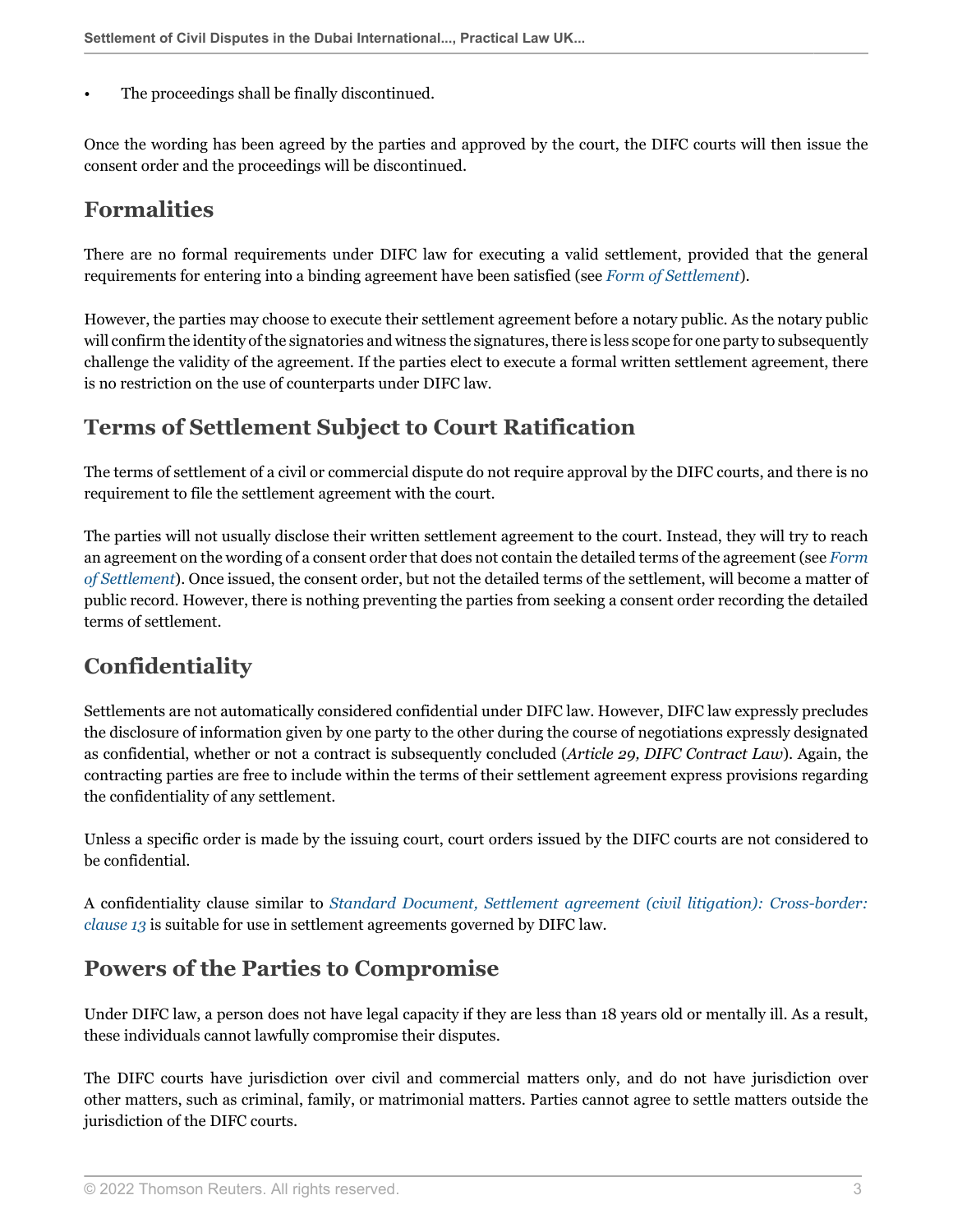A person who signs a settlement agreement on behalf of a company must be duly authorised by the company to do so However, the DIFC courts recognise the concept of "apparent authority." Therefore, despite the absence of any express authority, a company representative who hold themselves out as having the requisite authority to sign a settlement agreement on behalf of the company may be deemed to have apparent authority (*Articles 130 and 131, DIFC Contract Law*).

Legal advisers or representatives should seek express instructions from their client before settling a dispute on their behalf.

In certain circumstances, approval of the court is required to settle a claim. For example, court approval is required when a party is appointed to act as a representative of another person in a claim (*rule 20.44, RDC*). The court's permission may also be required to accept a Part 32 offer (that is, a formal offer to settle made in accordance with rule 32.4 of the RDC) (*rule 32.26, RDC*).

## **Timing of Settlement**

There is no restriction on the timing of settlement discussions during litigation proceedings pending before the DIFC courts.

There may be advantages in terms of costs to entering into settlement discussions earlier in the proceedings. The DIFC courts have discretion to order that the unsuccessful party pay the costs of the successful party. Accordingly, if the successful party refused or delayed entering into settlement discussions until late in the proceedings, the DIFC courts may decide not to award such party any or all of its costs (see *[Statutory Obligations to Attempt Settlement](#page-1-1)*).

# **Without Prejudice Rule**

The DIFC courts recognise the concept of without prejudice communication. Without prejudice privilege applies to all inter-party communications where there is a genuine attempt to settle the dispute. However, for the avoidance of any doubt, all correspondence (verbal or written) should be expressly stated to be "without prejudice."

The RDC also provide that Part 32 offers "will be treated as 'without prejudice except as to costs'" (*rule 32.46, RDC*) and state the "fact that a Part 32 offer has been made must not be communicated to the trial Judge or to the Judge (if any) allocated in advance to conduct the trial until the case has been decided"(*rule 32.47, RDC*). Privilege can be waived by consent.

There is no specific DIFC law governing "without prejudice" privilege, therefore the following issues are likely to be determined under the laws of England and Wales:

- Whether the "without prejudice" privilege is considered a joint waiver and can therefore only be waived jointly.
- The consequences of unintentional or inadvertent use or disclosure of, or reference to, privileged materials on the privileged status of these materials.
- The extension of future without privilege protection to subsequent litigation between the same parties.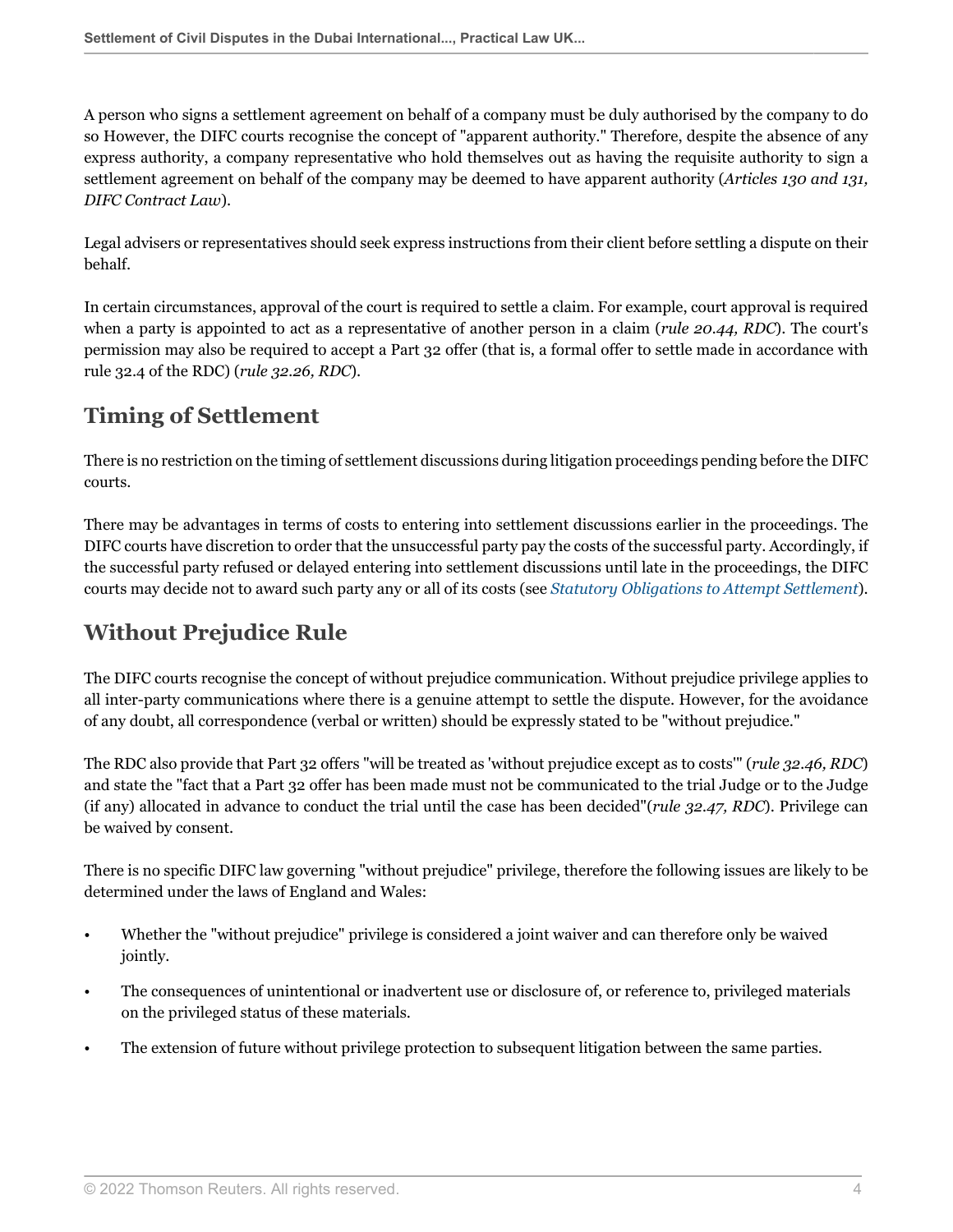# **Terms of Settlement**

DIFC law entitles parties to release existing and future claims that may arise out of known or existing circumstances if the contractual language is clear. However, under the common law, the release of future claims can be a complex issue and there is an extensive body of case law on this topic. A provision in the form set out in *[Standard document,](http://uk.practicallaw.thomsonreuters.com/w-005-4067?originationContext=document&vr=3.0&rs=PLUK1.0&transitionType=DocumentItem&contextData=(sc.Default)#co_anchor_a514799) [Settlement agreement \(civil litigation\): Cross-border: clause 5](http://uk.practicallaw.thomsonreuters.com/w-005-4067?originationContext=document&vr=3.0&rs=PLUK1.0&transitionType=DocumentItem&contextData=(sc.Default)#co_anchor_a514799)* is suitable for use in settlements governed by DIFC law.

However, the parties should ensure that the contractual language is tightly drafted and clearly set out the extent of the intended release (that is, whether it is intended to only cover existing claims or also future claims). If the parties do not intend to release future claims, for the avoidance of any doubt, the release should be expressly limited to existing claims (whether or not presently known) and future claims should be expressly excluded.

#### **Taxes on Settlements**

There is currently no income tax, capital gains tax, or corporation tax payable on settlements involving payment of money.

#### **Severability**

Severability clauses similar to *[Standard document, Settlement agreement \(civil litigation\): Cross-border: clause](http://uk.practicallaw.thomsonreuters.com/w-005-4067?originationContext=document&vr=3.0&rs=PLUK1.0&transitionType=DocumentItem&contextData=(sc.Default)#co_anchor_a620467) [11](http://uk.practicallaw.thomsonreuters.com/w-005-4067?originationContext=document&vr=3.0&rs=PLUK1.0&transitionType=DocumentItem&contextData=(sc.Default)#co_anchor_a620467)* are commonly incorporated in settlement agreements in respect of disputes before the DIFC courts.

# **Third-Party Rights**

Settlement agreements can (and should) include a clause on third-party rights similar to *[Standard document,](http://uk.practicallaw.thomsonreuters.com/w-005-4067?originationContext=document&vr=3.0&rs=PLUK1.0&transitionType=DocumentItem&contextData=(sc.Default)#co_anchor_a466023) [Settlement agreement \(civil litigation\): Cross-border: clause 17](http://uk.practicallaw.thomsonreuters.com/w-005-4067?originationContext=document&vr=3.0&rs=PLUK1.0&transitionType=DocumentItem&contextData=(sc.Default)#co_anchor_a466023)*.

Under the DIFC Contract Law, a third party can in their own right enforce a contractual term if the term purports to confer a benefit, except where on a proper construction of the contract it appears that the parties did not intend the term to be enforceable by the third party (*Article 104(1)(b) and (2), DIFC Contract Law*).

## **Disposal of Legal Proceedings**

If the settlement arises following acceptance of an offer to settle made under Part 32 of the RDC, the court will stay the proceedings. For other types of settlements, once a settlement has been reached, the claimant can discontinue all or part of a claim through filing and serving a notice of discontinuance (*Part 34, RDC*). On service of the notice, the proceedings will be brought to an end save and except in relation to costs.

## **Breach of Settlement Terms**

Where the terms of a Part 32 offer have been breached, a party can apply to the DIFC courts to enforce the terms of the offer without bringing a new claim. With respect to a discontinued claim, a fresh proceeding is required as well as permission from the DIFC courts (*rule 34.16, RDC*), unless there is wording in the settlement agreement to the contrary. Since costs are generally recoverable against a losing party, indemnity clauses similar to *[Standard](http://uk.practicallaw.thomsonreuters.com/w-005-4067?originationContext=document&vr=3.0&rs=PLUK1.0&transitionType=DocumentItem&contextData=(sc.Default)#co_anchor_a414987) [document, Settlement agreement \(civil litigation\): Cross-border: clause 9](http://uk.practicallaw.thomsonreuters.com/w-005-4067?originationContext=document&vr=3.0&rs=PLUK1.0&transitionType=DocumentItem&contextData=(sc.Default)#co_anchor_a414987)* are common and enforceable in DIFC court proceedings.